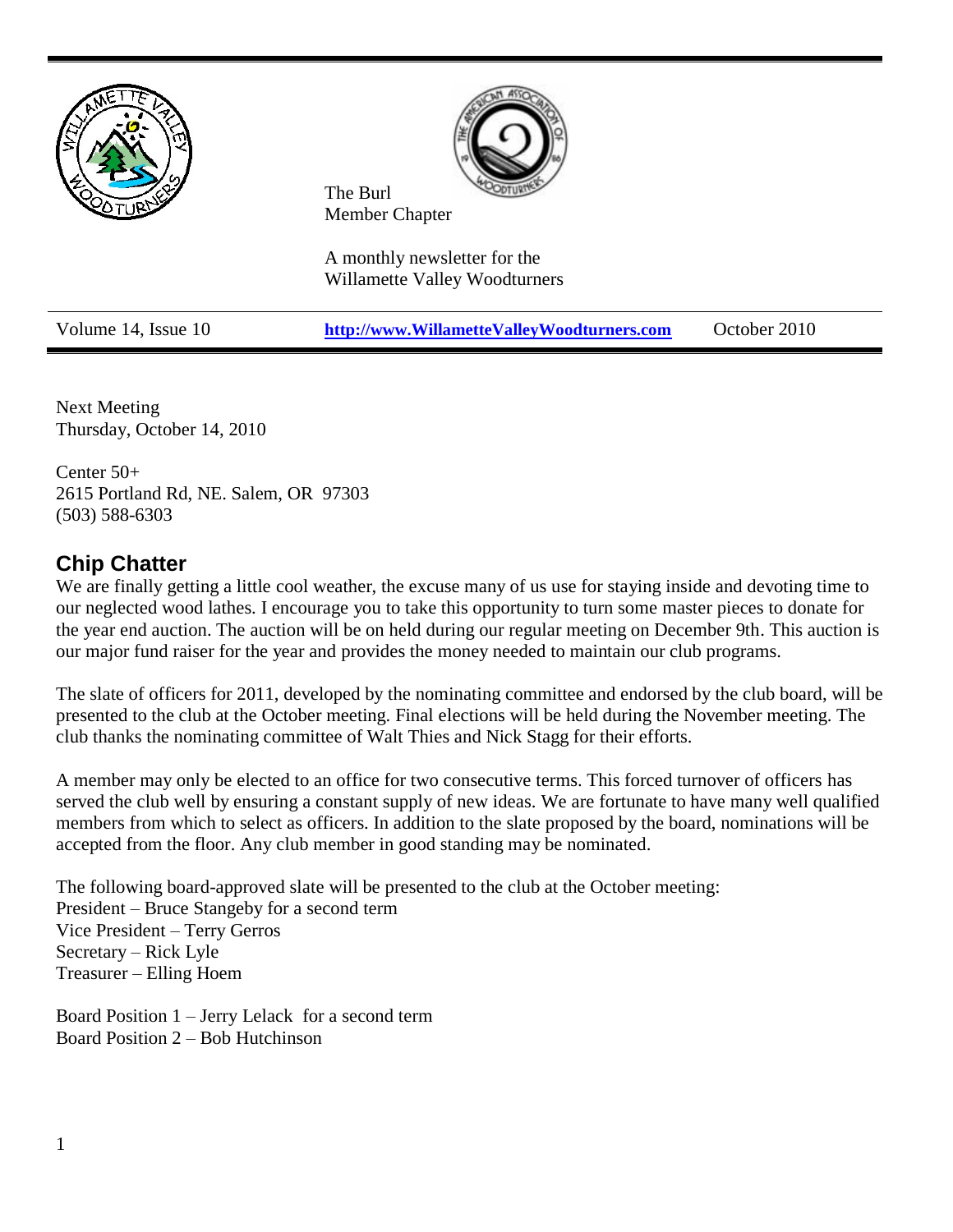The club will be offering a basic cuts class for less experienced turners in early November, to be followed by a practical application class two weeks later. This will be a great opportunity for our new members (or longtime members) to hone their basic skills. These classes will be taught by Nick Stagg and Walt Thies. Details will be found further down in the BURL.

Over the years a number of free classes have been given by our club. The classes have been aimed toward beginning level turning and tool sharpening skills. These classes were put on by club members with the shop space and wood turning skills at no charge to the club. If a member wished to attend such a class, all they needed to do was sign up, bring their tools, and show up.

What has been happening for some time now is no-shows. People sign up for a spot in a class, effectively blocking others who didn't sign up as early, and then don't show. The set up, in material, equipment and assistance from other members, is wasted. A change was needed to ensure a commitment from those wishing to attend a class AND cover the actual costs of putting on a class.

The board of directors has decided that in order to help cover the costs of putting on the classes, and to cut down on no-shows at the classes, we will charge \$20.00 per family for each class. There will only be one \$20.00 charge for a family. Kids must be accompanied by a parent at any turning session. This is a nonrefundable but transferable charge to that member. If circumstances later preclude a paid member from attending the class, they are free to sell or transfer their reserved spot in the class to another member. The names of any members on a vacancy waiting list for that class will be provided upon request. The board also voted to approve a set reimbursement fee, payable by the club to Nick, for the use of his shop.

It is our hope that these changes will lead to committed attendance in classes, an increase in the number of classes offered, and expanded class topics to cover all ranges of wood turning skills.

Keep the wood turning and the chips flying.

Bruce Stangeby, President

# Club Business

# **Current & Upcoming Events**



**October** (Thursday, Oct 14, 2010) Eric Loftstrom will be returning for our club meeting. He will be demonstrating the making of an End grain Vase which will include gilding techniques. He will also be doing a two day hands on workshop Friday and Saturday following the meeting. Additional information provided in the WORKSHOP section.

------------------------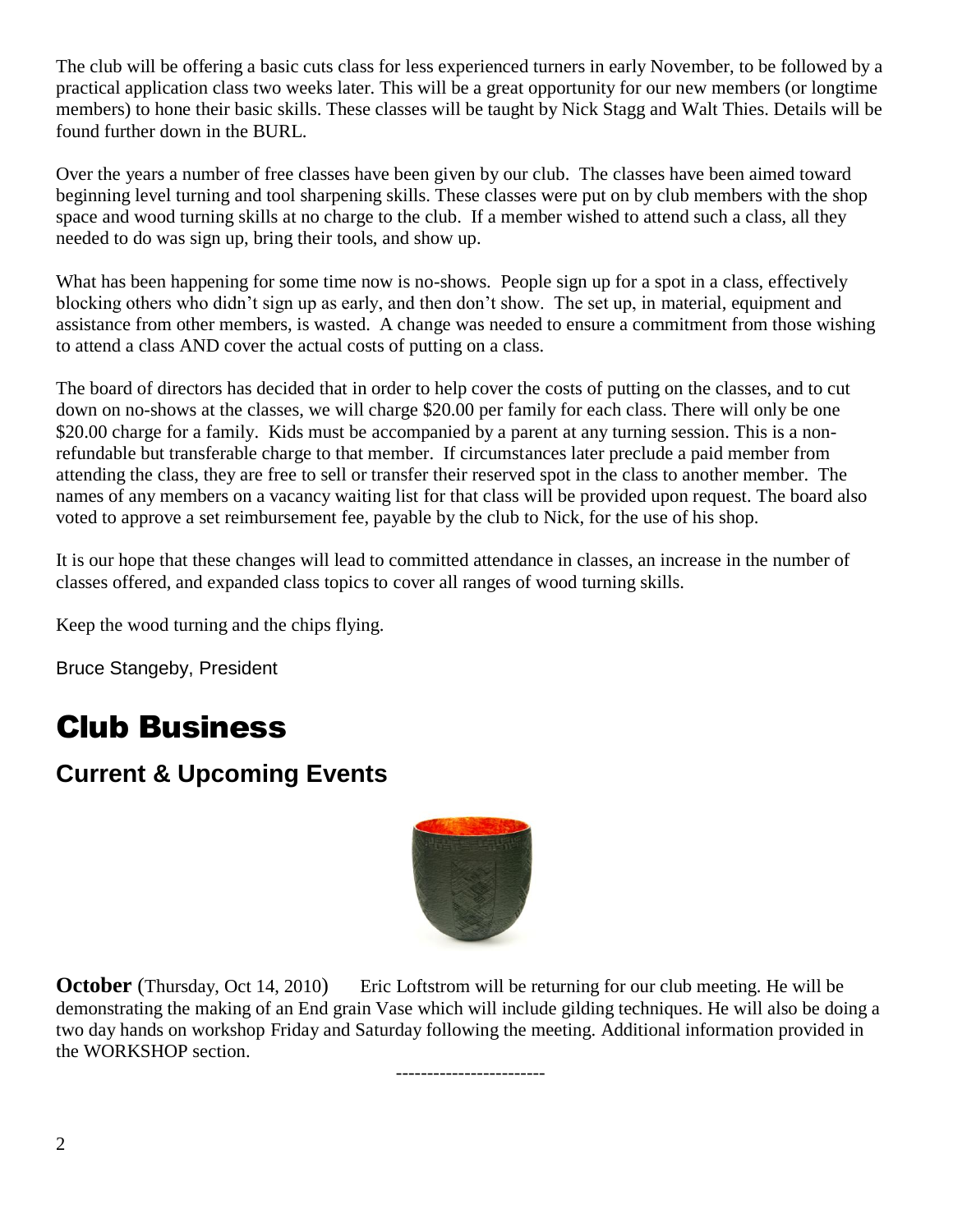

## **November** (Thursday, Nov 11, 2010)

Here is a brief bio that was provided to us by November's demonstrator, Dean Jordan:

I have been turning off and on since my grandfather, a myrtle wood turner, taught me the basics when I was 11 yrs old. I have been turning seriously for about 12 yrs now. Ten years ago I was one of the founders of the Beaver State Woodturners.

I sell my turnings in several galleries on the Oregon coast. I usually focus on large hollow form turning after spending 2 weeks with the late Frank Sudol in Saskatchewan.

I have tried to take my basic woodturning skills to the next level with carving, piercing, color and work off the lathe. I still do a lot of functional work with basic forms, but I have been doing more sculpture type of work.

I feel that woodturning is an opportunity to bring beauty and form out of wood. Some wood speaks for itself and some cries out for embellishment.

# Membership Rewards (sorry, available to club members only)

## *Library*

A friendly reminder to members with books and /or videos checked out from the library. Please return them at this next meeting.

#### *Wood Gathering*

Sign-up sheets will be available to indicate your availability to help with wood gathering. Anyone who learns of a tree or log that is available to the club should notify Jerry Lelack (503 510-1577) or Bob Hutchinson (503 508-3279). The intent is to gather wood, process it to usable pieces, store it at the home of Terry Gerros', and then make it available to members. Terry can be reached at 503 580-5013.

Jerry Lelack is still hoping for donations of mini-lathe size rounds, oblongs, or squares of any type of wood that will be used as gifts to new members – some way to get them started in the world of wood turning.

-----------------------------------------------------

From Terry Gerros: Currently there is no club wood available, need I say more.

On another note, somehow I have managed to accumulate a number of turning blanks for sale for several people. Oh wait, I brought this on myself........what started out selling blanks for buddy who is a disabled vet, has spiraled into......well, a lot of fun. So listed below is what I have available. The blocks are close to wholesale price or below and consist primarily of figured walnut (both claro and English), ambrosia maple, persimmon, mimosa, black locust, myrtlewood, figured maple, maple burl, figured myrtlewood. Most of the blocks are dried and waxed, ready to turn to the finished product. Some of the blocks are green, but waxed. Also available are stabilized pen blanks (figured maple, speckled maple, myrtle wood, buckeye burl), bottle stoppers (buckeye burl), and spindle stock of varying sizes and types of wood. You are welcome to come see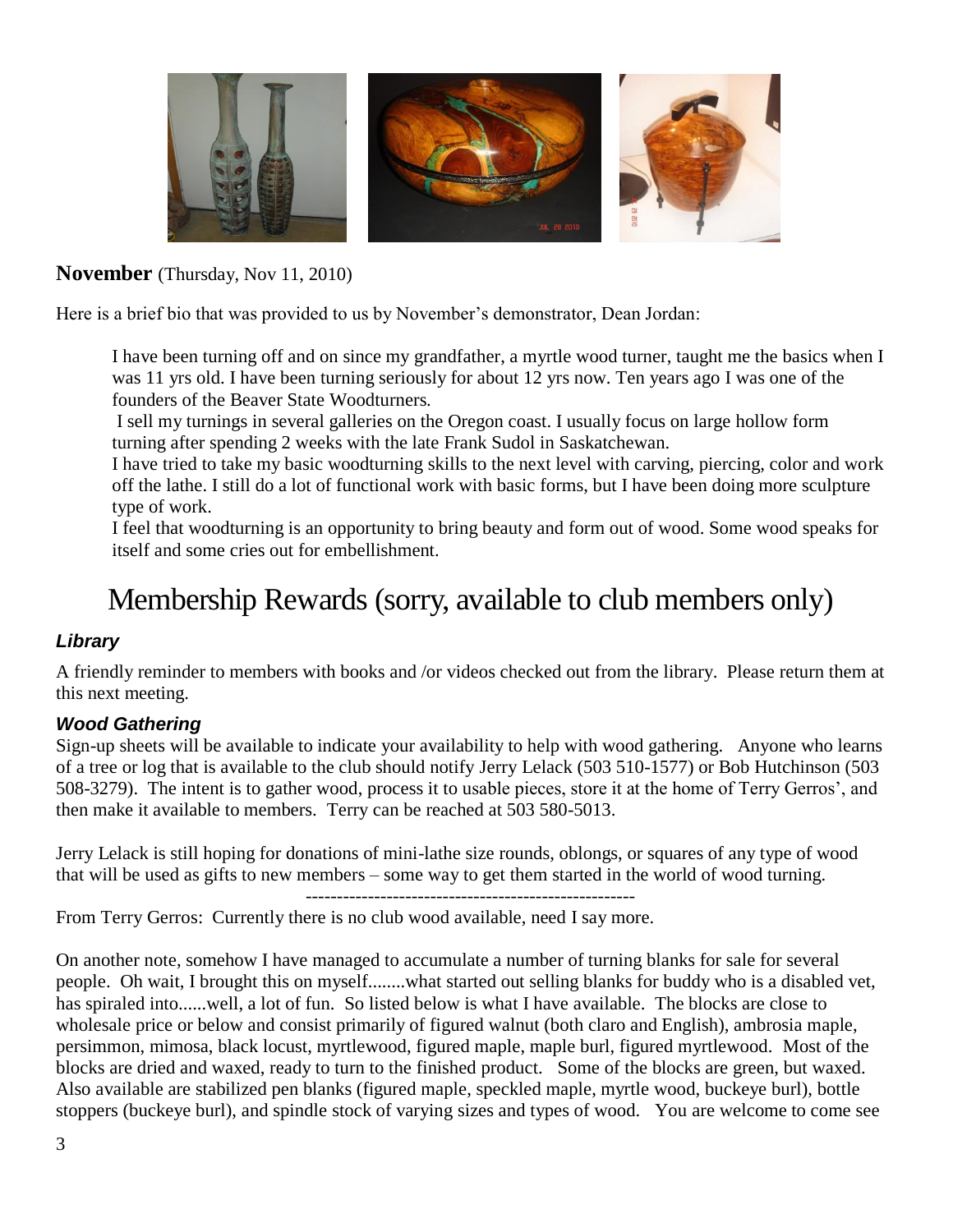the wood and purchase on Saturdays or at my discretion, please call to make sure I am available. I try to make it convenient for everyone, especially those who want to talk woodturning for a bit. My cell number is 503-580-5013.

All the walnut bowl blanks are 3" thick give or take a bit, and are both English and claro walnut, some have both types grafted together, lots of fiddleback, marbling. These blocks are cut from gunstock material.

```
Pricing for the walnut is as follows: 
   4 x 4.....$2.00 8 x 8.....$8.00
  5 x 5.....$3.50 9 x 9.....$10.00
  6 x 6.....$4.50 10 x 10..$12.00
  7 x 7.....$6.00 11 x 11..$14.00
I also have the following:
              Stabilized pen blanks...3/4 \times 3/4 \times 5 $2.50 each
         Bottle stoppers............3/$1.00
```
The other blanks have the price marked on them. So if you are looking for some killer blanks, give me a call.

#### *Workshops / Presentations*



#### Eric Loftstrom (our presentor for October)

Eric will be giving a hands-on workshop covering triple-axis turning and turning a translucent bowl. The date is October 15th and 16th at Nick Staggs shop from 9:00 am to 3:00 pm. The cost is \$195.00 Triple-Axis Turning:

This class is designed for turners who want to explore the interaction of multiple curves within a single sculptural piece. In addition to reviewing spindle turning techniques, you will learn concepts of multi-axis turning, sharpening methods to obtain a razor sharp tool edge, and how to produce a clean cut. Time will also be spent experimenting with several techniques of color application to enhance each piece. You will take home numerous samples created during the class to inspire you once you're back in your own shop! Translucent Bowls:

This hands-on class is designed to equip you with techniques needed to turn ultra-thin, translucent bowls. In addition to reviewing bowl turning techniques, the main focus is tool control techniques used to finesse bowl forms into glowing works of art. Using only basic tools, we will explore many exercises designed to fine-tune your turning skills. The experience of turning several ultra-thin bowls in one day using wet wood will take your bowl turning to a new level. Once you've challenged yourself to turn translucent pieces, any wall thicknesses become easier!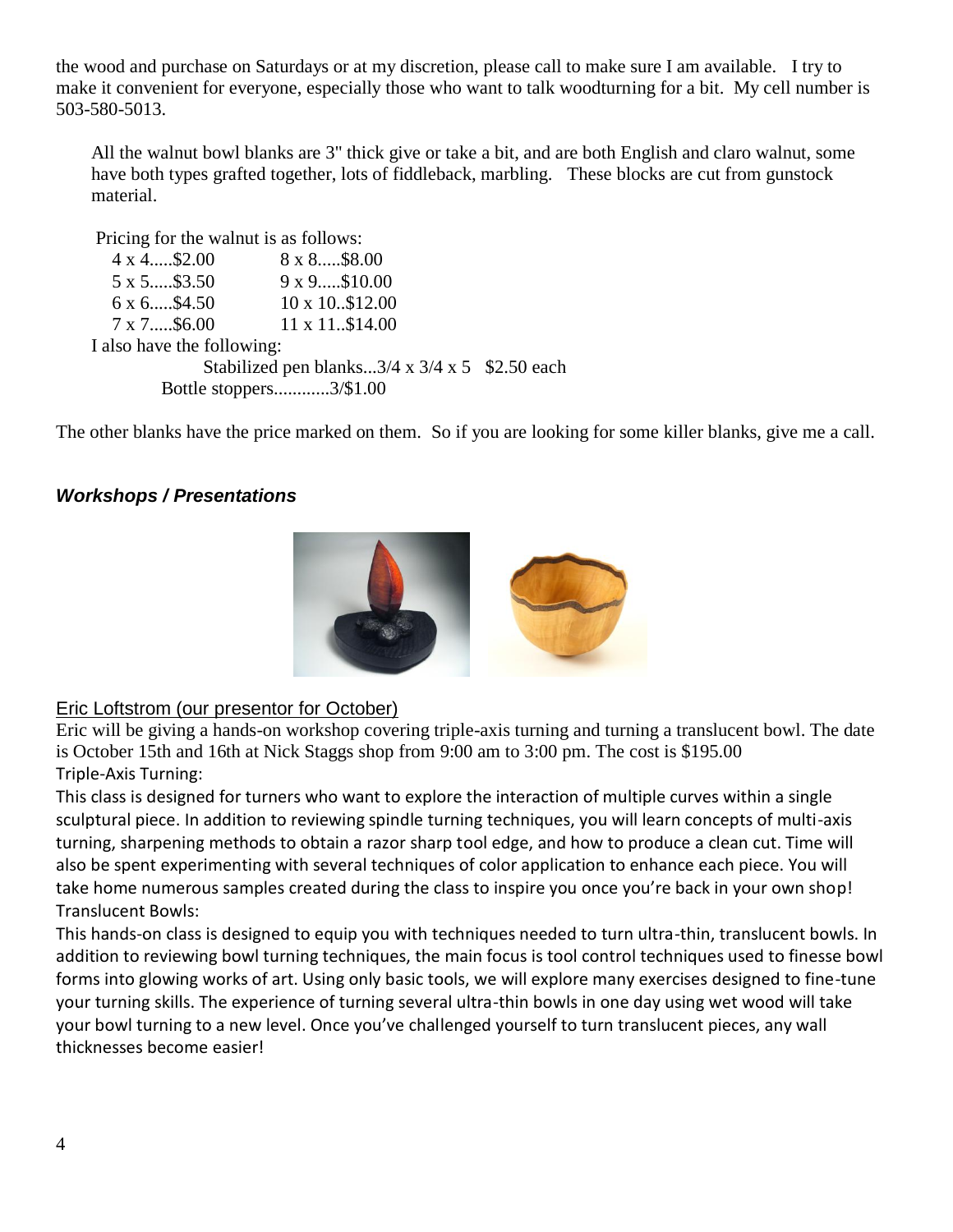#### **Willamette Valley Woodturners Beginners Class**

**When:** November 6th and 7th **Times:** 9:00 am for a three hour class **Where:** Nick Stagg's Shop

#### **Cost: \$20**

Bring a drink, chair if needed, eye protection and your tools. The classes will be three hours long and, depending on the number that sign up, we can run all day Saturday and Sunday in three hour increments. The lathes and all practice wood will be furnished.

Classes will include how to make all the basic cuts in woodturning. We won't be making any projects, that comes later. First of all we want to learn how to round up a piece of wood between centers, followed by bead practice, coves, tenons, cones, flats, pommel cuts, ogees, and spheres.

This class will emphasize safety, body stance, tool presentation, wood holding methods and cutting techniques. Once you know how to make these cuts they can be applied to any type of turning application. With the basics mastered through practice, there's no limit to your capabilities. Our intent is for you to be able to take what you learn and go home and practice and at a later date come back and we'll make projects. If you're a new turner, or just want to refresh your skills, this class is for you!

Tools Required: Spindle roughing gouge 3/8" spindle gouge 3/8" bowl gouge Skew chisel If you don't have the tools, don't let that prevent you from attending, the club has some tools you may use.

Sign up and collection of the \$20 fee will be handled during this month's meeting. For questions please contact **Nick Stagg 503 871-1128 or by email at [ukstagg@dishmail.net](mailto:ukstagg@dishmail.net)**

#### *Supplies*

The club purchases a few supplies in bulk and sells it to members at club cost. We routinely have superglue (\$5), black or brown superglue (\$10) accelerator (\$6) and Anchor Seal (\$10/gal). Recently the club purchased a small supply of half round protractors (\$6) used to measure the angle ground on a tool, HSS rods (\$3)  $\frac{1}{4}$ " x 8" used to make the round skews demonstrated by Bill McCoy at the October meeting, and depth gauge (\$5). Bob Quadros will have the resale items still available at the meeting. Please bring the correct change for the items you want.

#### **Club Member Discounts**

From Terry Gerros: Club orders will be going out on **October 17th**. If our order equals or exceeds \$1,000, Craft Supply gives us a 13% discount plus free shipping. If you order from the sales items, you will receive the club discount in addition to the sale discount, making many items available at very attractive prices.

Club members are registered with Klingspor's Woodworking Shop at [www.woodworkingshop.com](http://www.woodworkingshop.com/)or 800- 228-0000, they have your name and will give you a 10% discount.

Hartville Tool will give club members a 20% discount for the next year and a 15% discount after that: [www.hartvilletool.com](http://www.hartvilletool.com/)or 800-345-2396

If you show your club card at checkout time to the cashier at Woodcraft in Tigard they will give you a 10% discount (may not apply to some machinery).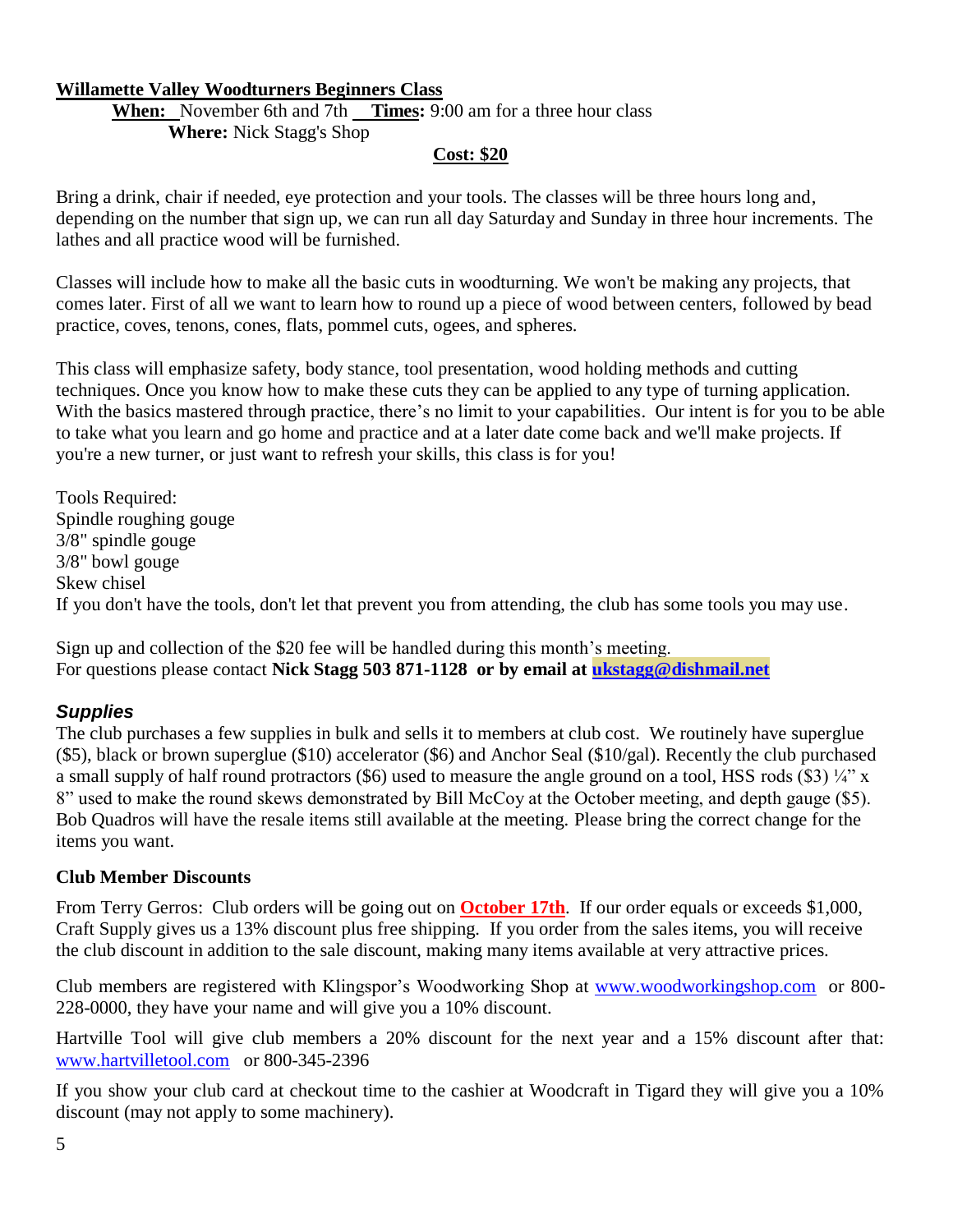Exotic wood is offering a discount of 15% off any orders placed at: [www.exoticwoodsusa.com](http://www.exoticwoodsusa.com/) . (This includes sale items and free shipping on orders over \$300). Use promo code ewusaAAW

#### Minutes of the September 9, 2010 Meeting:

The meeting was called to order at 6:30 PM by President Bruce Stangeby. The members then stood and said the Pledge of Allegiance to the Flag of the United States.

There were 38 members present along with 5 new members and five visitors. The new members are:

Ron Smucal from Mt. Angel Ralph Rogers from Sheridan Jeff Wimer from Albany Martin Powell from Salem Don Roberts from Salem

We also had five visitors who are contemplating joining:

Bob Stevens from Arlington, Washington Noel Rea from Mt. Angel Vard Holland from Salem Ben Sudul from Estacada Eugene House from Keizer

Bruce asked the new members and visitors to stand and introduce themselves and they did and all were welcomed.

Bruce also advised that Bob Hutchinson did an outstanding job with the demonstrations at the State Fair. There were a number of members that volunteered their time at the Fair and all are to be commended for their effort. Bob Hutchinson should be given very high marks for his outstanding effort of coordinating this event. Most of our new members and visitors found out about our club from the demonstration at the fair. BOB, THANK YOU VERY MUCH FOR YOUR EFFORT!

Nick Stagg introduced Steve Newberry, who gave a presentation on Multi and Concentric Woodturning. Steve has seventeen years of turning experience and also gave a demonstration several years ago to our association. Steve brought a number of examples of his work that were passed around for the members to see. The pieces he passed around were unique and had three, four, or five angles or centers. Steve then turned a piece that was a twisted, triangular form with three centers. He concluded his demonstration at 8:30 PM and the members were impressed with his skill and techniques. Over all, his presentation was well received and members enjoyed his demonstration.

Tonight our members brought a number of pieces for the Instant Gallery. Terry Gerrost presented the pieces with an explanation of each and described the skill used to develop them. The pieces showed that our Association has some very gifted turners who are very artistic with their work. All members are encouraged to share their work and show others their efforts.

After this presentation Bruce announced a two day seminar that will be held in October on the Friday and Saturday after our October meeting. The seminar instructor will be Eric Molstrom who will give a one day seminar on three-axis turning, and a one day seminar on translucent (thin) bowl turning. The cost of the seminars is \$195 dollars. Eric is a well known and respected turner, and a very good instructor. All members are encouraged to attend these seminars to further expand their level of expertise. Even if you are an experienced turner you can always learn something new. See Bruce for further details.

Just a reminder, Terry Gerros puts in our orders for the Woodturners catalog on a monthly basis. If we order a total of \$1000 we get a 13% discount and free shipping. This is a very good opportunity to get needed tools and equipment at a very good discount. Please place your orders to Terry via email. Also,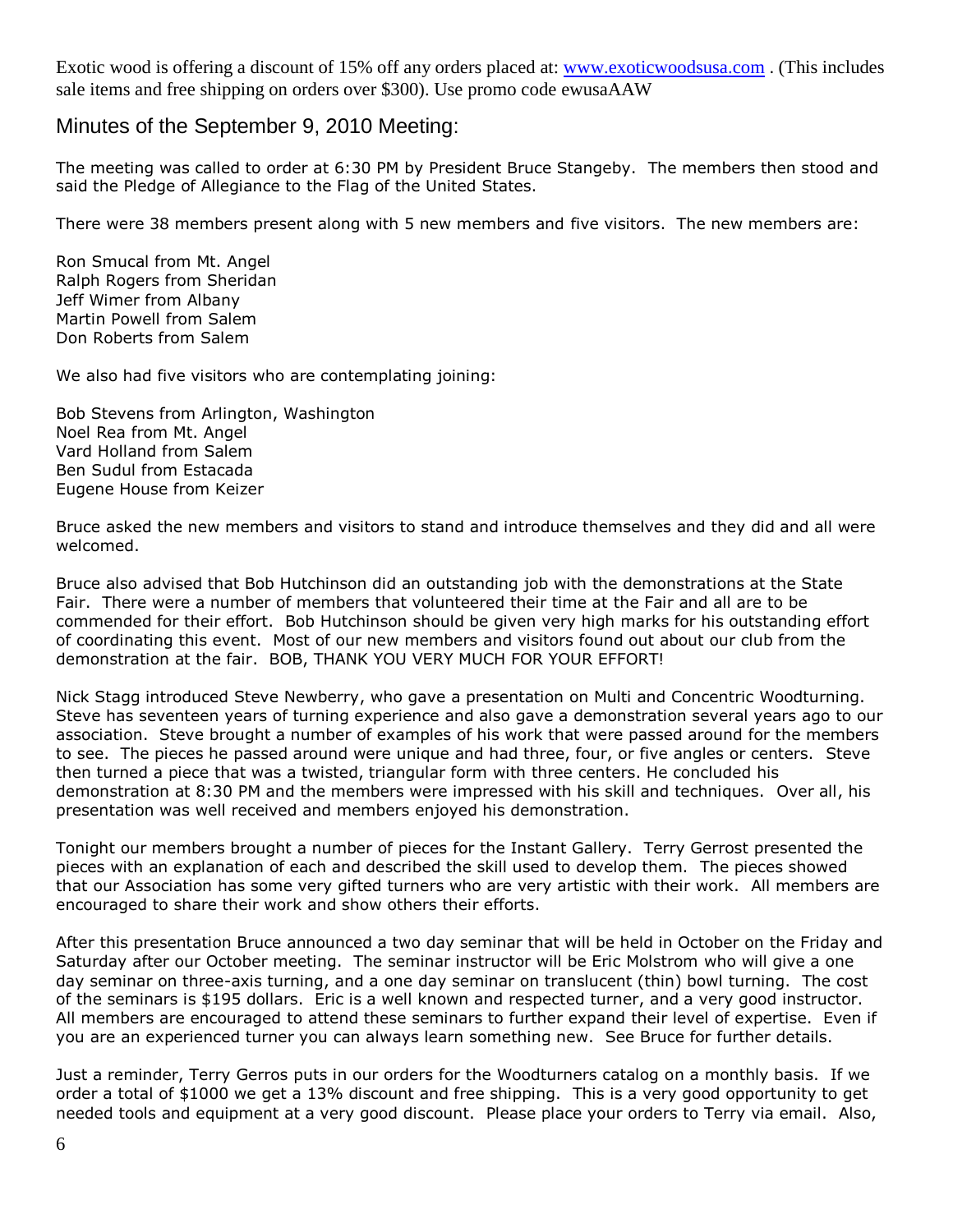this is a somewhat time consuming job that Terry does for our members every month and a special thank you goes to him from all of us for his tireless efforts on our behalf!

Our next meeting is as always the second Thursday of each month.

Presented by Rick Lyle, Acting Secretary

## Minutes of September Board Meeting

A board meeting was held on Sept 29, 2010 at the home of Bruce Stangeby. Present were Bruce Stangeby, Walt Thies, Todd Yunker, Bob Thompson, Dave Hanselman, Jerry Lelack, Nick Stagg, and Terry Gerros.

The board voted on and approved a slate of officers for 2011 (names and positions are in the Chip Chatter section above).

Discussion was held on basic classes and it was decided to charge \$20.00 for the classes to recoup costs and cut down on no shows. The board also voted to approve a set reimbursement fee, payable by the club to Nick, for the use of his shop.

It was decided the club would not participate in the Portland woodworkers show because of the cost (\$250.00 last year) for electrical hook up.

It was also decided that we would assemble and give a new member packet.

A discussion was held on the value of critiquing items on the show and tell table. There have been some requests to have a critique available for members work. Although no particular solution was identified, our current thought is to have a space available in the back of the room for those wishing to have their turnings critiqued. We need to identify those up for the task, with the goal being to offer suggestions on form, style, use of materials, amongst others. The show and tell table will strictly be for all members to display their works and discuss with others techniques, etc. No specific time will be allotted during the meeting for this. Discussions and advice should occur before and after the meeting and during breaks.

#### **Club Announcement**

Gordon Little has been a loyal member of WVW for many years. Gordon died on March 30 2010 of either a stroke or heart problems. I had forgotten about Gordon and had lost contact with his niece. I have finally been in contact again and have found out some interesting facts about him. Gordon was never married. He lived alone and worked for OSU as a radiation inspector. I have not seen any woodturning work that he has done, but I am trying to get several pieces to display at our next meeting as a gesture to Gordon. He also has three tons of Wood that has been given to the clubs for the wood raffles. There will be many tools and equipment for sale. I am trying to get an inventory of all of this, and will have it available hopefully by our Nov. meeting. One of the pieces of equipment is a metal lathe, a Grizzly G 4000, 9X19.

Submitted by J.J. Jones